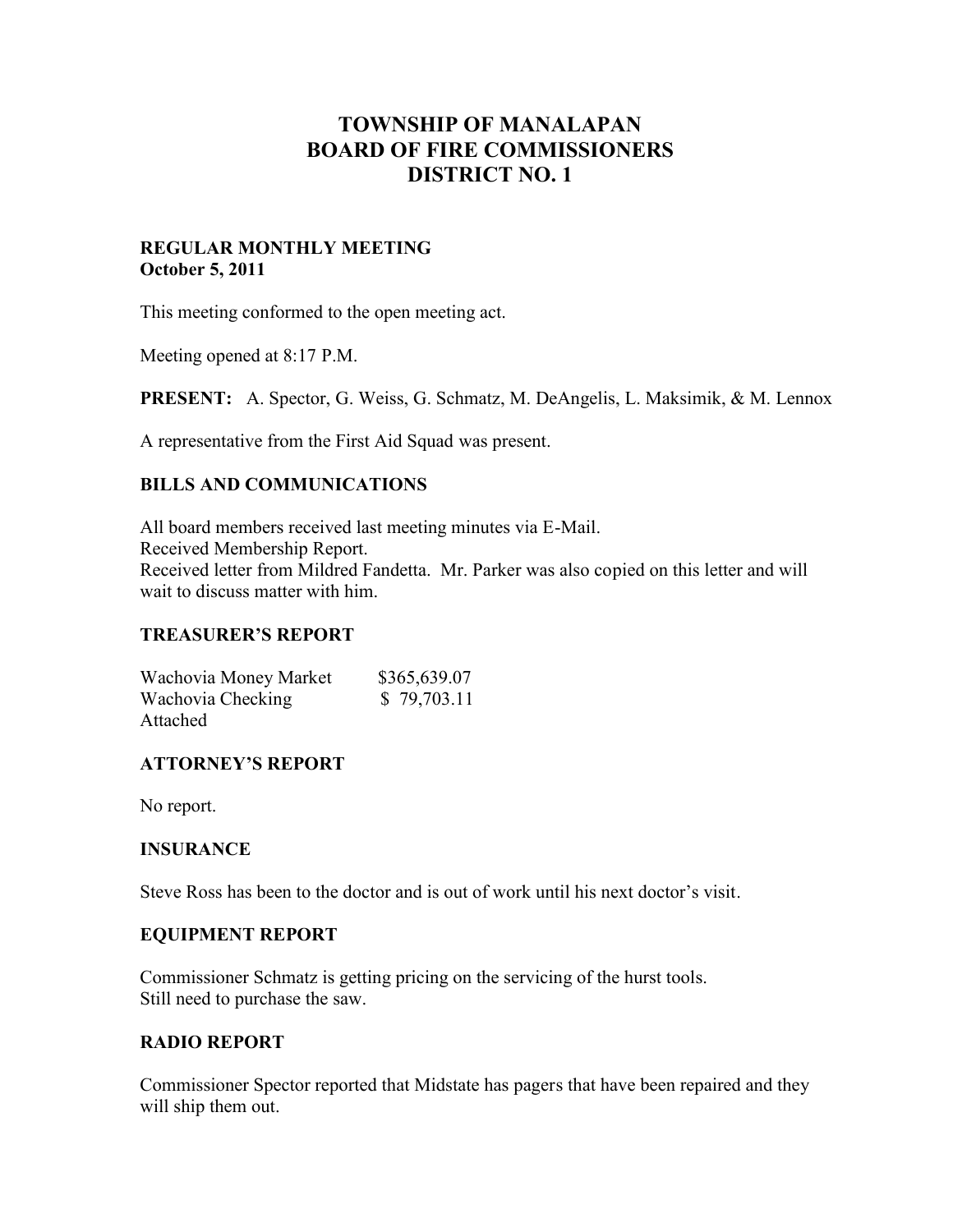## **CHIEF'S REPORT**

No report.

## **TRUCK REPORT**

26-1-77 – light tower was repaired 26-1-91- flat tire was repaired

## **ASSOCIATION REPORT**

Mike Lennox reported that there was a meeting with the builder and all came to an agreement that he will finish the building itself and that they are out to bid for electrical. Plumbing is all set.

Everything is all set for the Open House on October  $15<sup>th</sup>$ . Mike is applying for an Open Burn Permit for the Bullex Trailer.

## **TRUSTEES' REPORT**

No report.

#### **OLD BUSINESS**

See attached.

#### **NEW BUSINESS**

Commissioner DeAngelis made a motion to pay all vouchers; this was seconded by Commissioner Weiss. All voted aye.

Commissioner Schmatz made a motion not to exceed \$1,000 to trim the trees along both sides of the Main House; this was seconded by Commissioner DeAngelis. All voted aye.

Commissioner Schmatz made a motion not to exceed \$600 to purchase Hallagan bars and 2 lockout kits; this was seconded by Commissioner DeAngelis. All voted aye.

Meeting opened to the public at 8:39 p.m.

A motion was made by Commissioner Spector to adjourn; it was second by Commissioner DeAngelis and all voted aye.